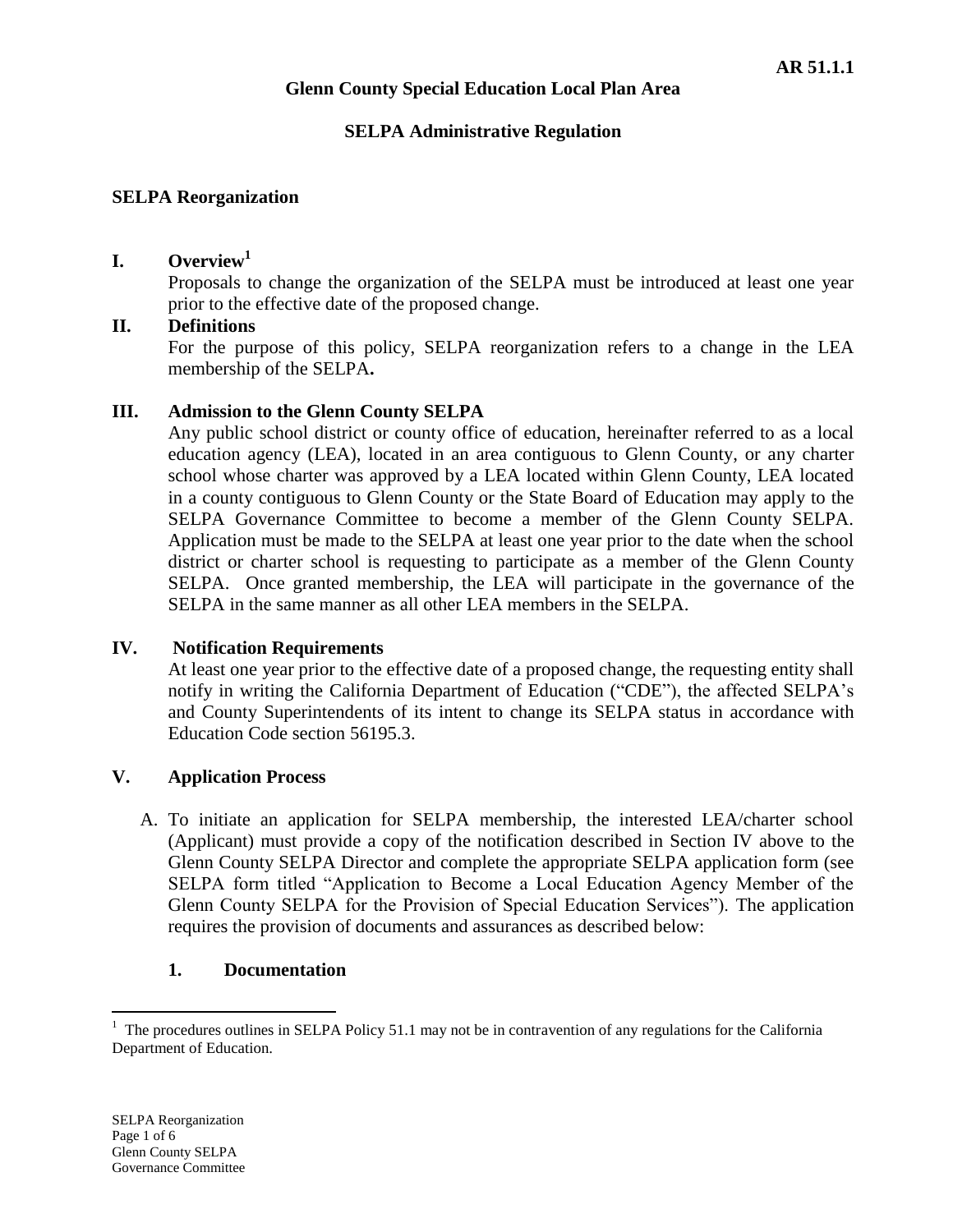## **SELPA Administrative Regulation**

- a. Evidence of notice of withdrawal from current SELPA.
- b. The reason for requesting membership in the Glenn County SELPA.
- c. The current special education and related services provided by the Applicant and those anticipated special education and related services that the applicant anticipates will be needed from the Glenn County SELPA or neighboring school districts.
- d. The annual amount of ADA generated by the LEA over the immediate past three year period.
- e. Copy of audit reports for the past two years.
- f. Income/Expense reports for special education for the immediate past three year period.
- g. API scores for the past two years.
- h. Most recent School Accountability Report Card(s).
- i. List of credentials for all certificated staff.
- j. Most recent pupil count information CASEMIS.
- k. Most recent CBEDS count.
- l. Proof of liability insurance.
- m. In the case of a charter school, a copy of the current charter petition.

## **2. Assurances**

- a. Complete compliance assurances, including general compliance with the Individuals with Disabilities Education Act (20 U.S.C. §. 1400 et seq.), Section 504 of the Rehabilitation Act of 1973 (29 U.S.C. § 794), the Americans with Disabilities Act of 1990 (42 U.S.C. § 12101 et seq.), federal regulations relating thereto, and Part 30 of the California Education Code, and state regulations relating thereto.
- b. Assurance that all eligible individuals with disabilities (ages birth to 22) shall have access to appropriate special education programs and services.
- c. Agreement that no student will be denied enrollment in the LEA due to a disability or the LEA's inability to serve the student.
- d. Agreement to place special education students enrolled in a Charter School in special education programs operated by other LEAs within the SELPA only with the expressed consent of the receiving entity and under the conditions that the placing entity will be responsible for any excess costs attributable to the placement.
- e. Agreement to accept intra-SELPA placements only with agreement between the educational entities. Under such circumstances, the placing LEA will be responsible for any excess costs, including transportation.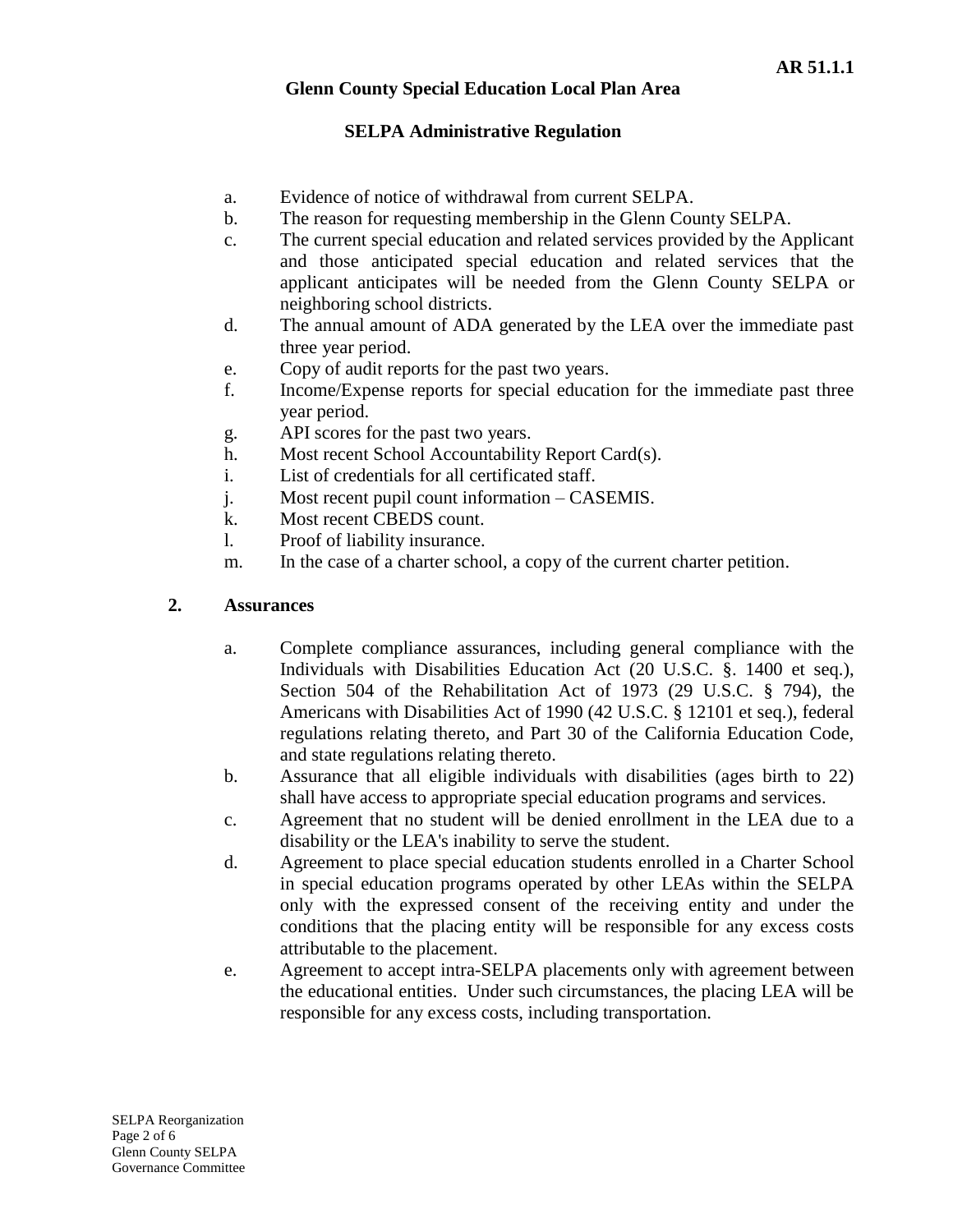## **SELPA Administrative Regulation**

- f. Assurance of its knowledge and understanding of applicable special education laws.
- g. Assurance that each certificated employee is appropriately credentialed to serve in his/her assignment.
- h. Assurance of sufficient staff to provide services as required to meet federal and state mandates.
- i. Assurance that all requirements of the SELPA Local Plan will be followed.
- j. Assurance that SELPA approved forms will be utilized.
- k. Assurance that transportation will be provided to students as indicated in the IEPs.
- l. Agreement to be responsible for all costs incurred in the provision of special education services. These costs may include, but are not limited to, instruction, transportation, nonpublic school/agency placements, inter and intra SELPA placements, due process proceedings, complaints and attorney fees.
- m. Agreement to document that all State and Federal special education funds apportioned to the LEA are used for the sole purpose of providing special education instruction and/or services to identified students with disabilities; and agree that such funds shall be used to supplement and not supplant other sources of federal, state and local funds apportioned to the LEA.
- n. Assurance that the LEA understands its sole legal and financial responsibility to provide appropriate services to eligible students, and that the LEA shall not seek defense or indemnification from the SELPA or SELPA members unless liability is the result of acts or omissions of other agencies, their agents or employees, while performing services under an agreement.

# **VI. Approval Procedures**

- A. Upon receipt of the Applicant's letter of intent, the Glenn County SELPA Director will review and analyze all relevant information. The SELPA Director may also take any other steps appropriate in assessing the Applicant's request for membership, such as the review of special education programs and evaluation of staff qualifications. Upon conclusion of this review, the Director shall submit his/her recommendations regarding the application to the respective committees for consideration of a final recommendation to the SELPA Governance Committee.
- B. The determination whether the requesting LEA will be accepted to the SELPA, shall be made by the SELPA Governance Committee and the County Superintendent. In making their determination, the SELPA Governance Committee and the County Superintendent shall review and consider the documentation submitted by the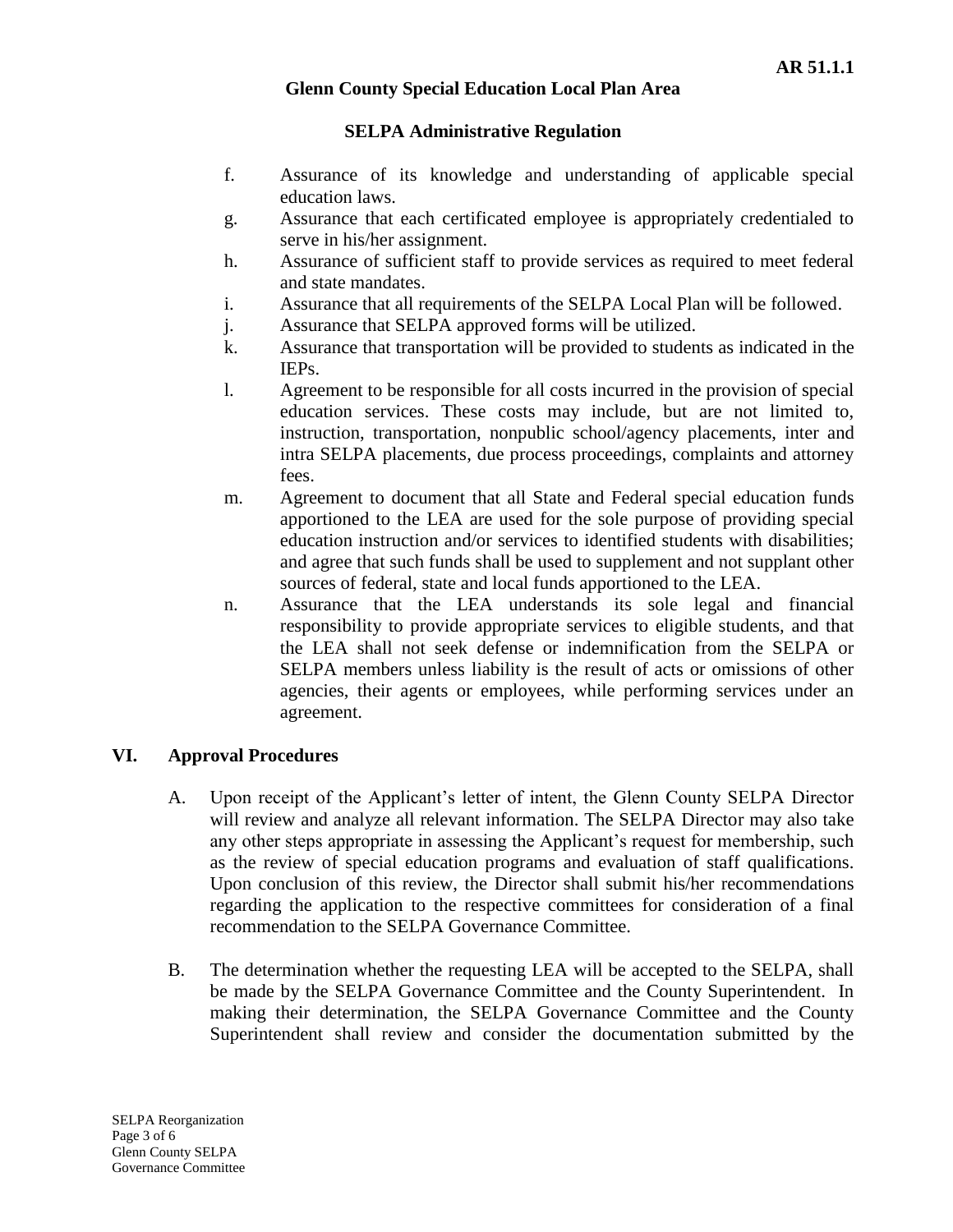## **SELPA Administrative Regulation**

Applicant and the recommendation of the SELPA Director. The final determination regarding acceptance to the SELPA is subject to approval of an amended Local Plan. If approved by the Governance Committee and County Superintendent, the SELPA Director shall amend the local plan as necessary and submit the amended local plan to the CDE for their review and approval. Once approved by the CDE, the amended plan will take effect.

## **VII. Rights of Membership**

- A. Once deemed a member of the SELPA, an LEA shall:
	- 1. Participate in the governance of the SELPA in the same manner as all other LEAs in the SELPA.
	- 2. Contribute to, participate in, and receive the benefits of reimbursement from all SELPA fiscal pools, and participate in any chargebacks in the same manner as other members.
	- 3. Receive state and federal funding for special education in accordance with the SELPA special education fiscal allocation plan.
	- 4. Be responsible for all costs incurred in the provision of special education services to students enrolled in the LEA. These costs may include, but are not limited to, instruction, related services, transportation, nonpublic school/agency placements, inter/intra SELPA placements, due process proceedings, complaints, and attorney fees.
	- 5. Document that all state and federal special education funds apportioned to the LEA are used for the sole purpose of providing special education instruction and/or services to identified students with disabilities.

## **VIII. Approvals/Renewals/Revocations**

- A. Membership may be initially granted for a period not to exceed five years with subsequent renewals subject to approval by the SELPA Governance Committee. Each renewal shall be for a period of five years.
- B. Membership may be revoked by the SELPA Governance Committee if it finds that the LEA committed any of the following:
	- 1. A material violation of any of the conditions, standards, or procedures set forth in this policy or the Local Plan
	- 2. Failed to meet generally accepted accounting principles, or engaged in fiscal mismanagement of special education funds.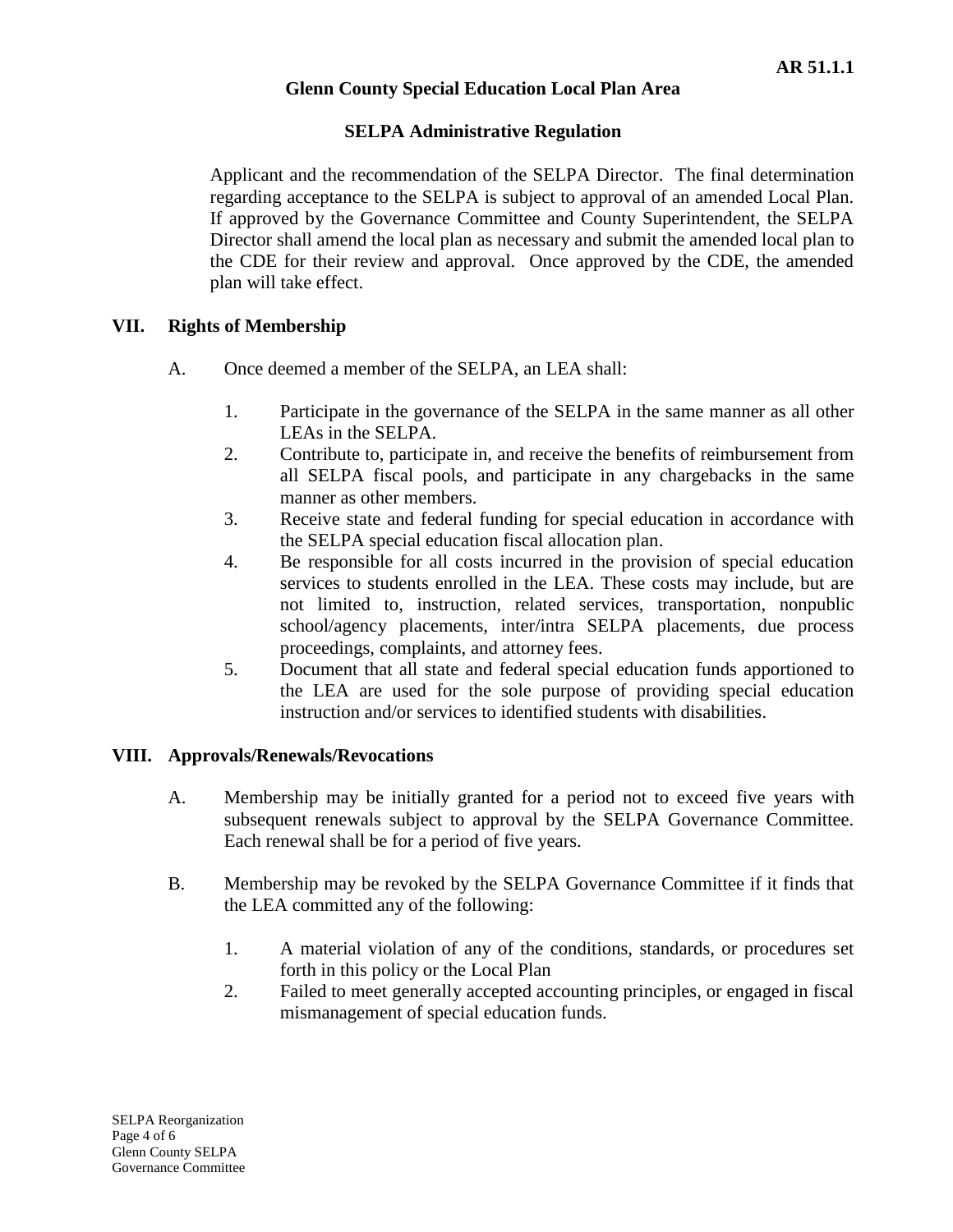## **SELPA Administrative Regulation**

- 3. Violated any provision of law applicable to the LEA relating to special education.
- C. The SELPA Governance Committee shall examine the pattern of conduct by the LEA in implementing special education laws. The decision to revoke may be based on the ability and willingness of the LEA to cure and correct violations and/or the LEA's ability to ensure ongoing, consistent compliance with all applicable special education laws. Prior to revocation, the SELPA Governance Committee shall notify the LEA of any violation of this policy and give the LEA a reasonable opportunity to cure the violation, unless the SELPA Governance Committee determines, in writing, that the violation constitutes a severe and imminent threat to the health or safety of the pupils. Upon revocation of membership, the LEA shall take immediate steps to comply with Education Code section 56195.1 and any other requirements of the California Department of Education.

*Note: The previous requirements do not apply to LEAs that were members of the Glenn County SELPA prior to the adoption of this policy.*

## **IX. Withdrawal from the Glenn County SELPA**

- A. An LEA desiring to withdraw as a member of the Glenn County SELPA shall first submit in writing any concerns including, but not limited to the SELPA governance, programs administration, or funding to the SELPA Governance Committee for discussion and possible resolution.
- B. If, after the SELPA Governance Committee has had a full opportunity to address the LEA's concerns and the LEA still desires to withdraw from the Glenn County SELPA, the LEA, at least one year prior to the effective date of a proposed change, shall notify in writing the CDE, the affected SELPA's and County Superintendents of its intent to change its SELPA status in accordance with Education Code section 56195.3. The LEA will comply with requirements from the receiving SELPA.
- C. Prior to terminating membership in the Glenn County SELPA, a LEA must do one of the following:
	- 1. Be accepted as a member of a SELPA. Acceptance includes approval of an amended Local Plan in the receiving SELPA; or
	- 2. Be allowed to establish a new SELPA in Glenn County or an adjacent county, pursuant to Education Code section 56195.1. Establishing a new SELPA includes the development of a Local Plan and receipt of approval from each participating